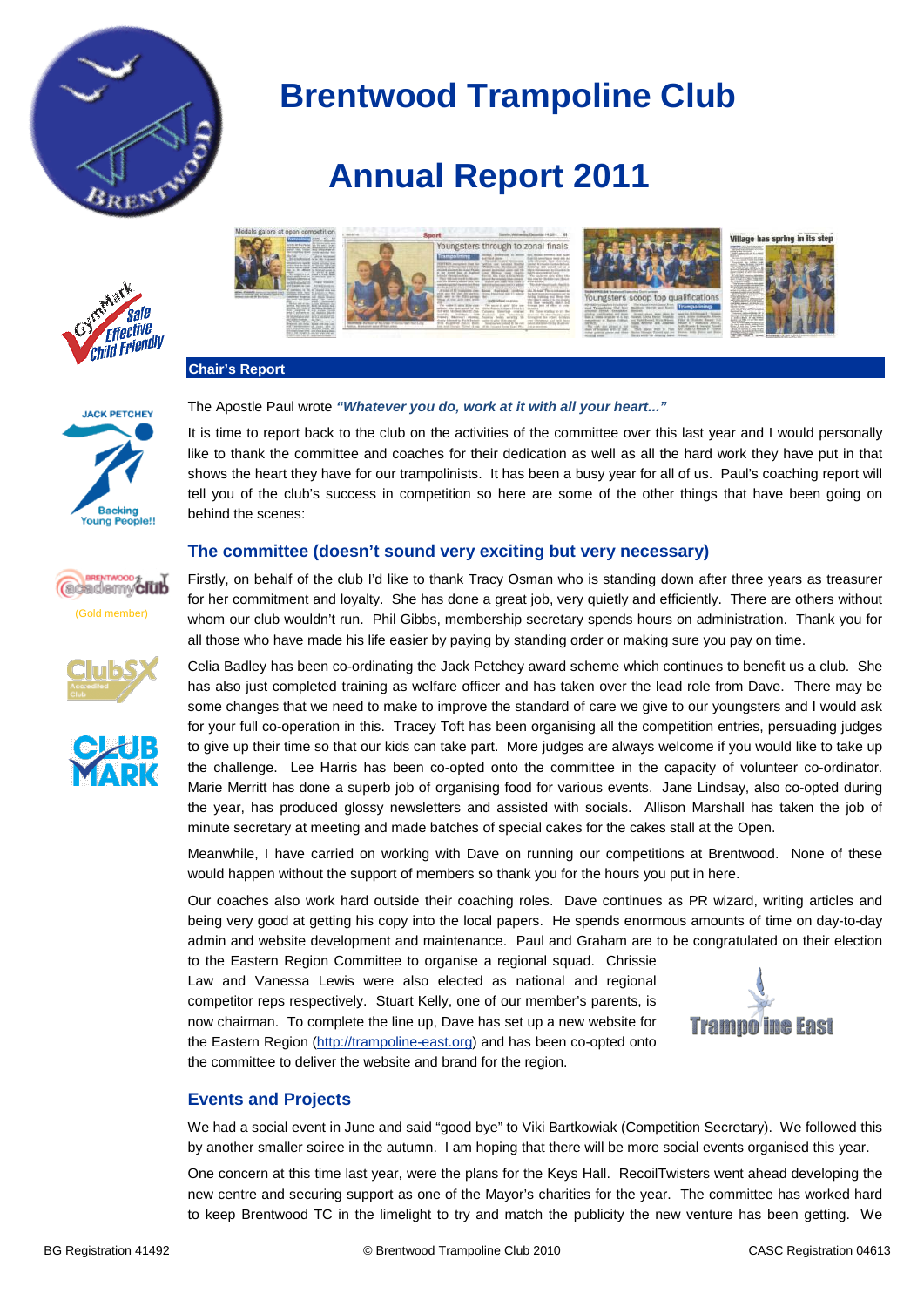managed a few extra articles in the paper based on our successes and produced posters for display (still lots

available so please do take some). We also invited Eric Pickles to visit our Open Competition in October and sent a picture of him presenting prizes, to the Gazette with our coverage of the event.

The biggest blow was seeing the name "Brentwood Trampoline and Activity Centre" appear outside Keys Hall. Quick action started the process of registering "Brentwood Trampoline" as our trademark and we immediately asked Recoil to take it down. It has been quite a long battle involving Brentwood Council, who own the building, and Brentwood Leisure Trust, who manage it. We have now reached the point where the name has been changed in all usage except on the building itself.



Our Saturday PAYG sessions have been a success and have contributed to keeping our membership up. Indeed we have had members of RecoilTwisters & Levitation join us since their move to the Keys Hall, recognising the strength of coaching and better equipment we have here.

In November we took delivery of two new trampolines with 4mm x 4mm beds suitable for higher level competition, courtesy of lottery funding. Thanks to Phil for the hard work required here.

Graham has been exploring the use of a new venue at Basildon Sporting Village, which has exciting potential for the future. He has run PAYG there, with Paul's help, to get it up and running. We have also managed to get some use of South Essex Gym club's foam pit on site for use by those trampolinists who need to learn more complicated skills.

Graham has also organised smart new Brentwood Trampoline tracksuits so we can all look like a team in the new competition season. These will be ordered again in the new year so if you missed out on the first round you're not too late.

### **Looking forward**

We have been accepted as a gold Academy Club again this year, however due to council cuts, the financial advantage has dropped to just £250.

We are looking to renew our GymMark Accreditation imminently, though the demands for this seem to have increased, making it hard to get coaches and committee through the required number of courses. This is particularly tricky when BG don't always run courses very often.

Olympic training comes to Brentwood School next summer, for modern pentathlon, and we have been exploring different venues to train in while this happens. There will be more news nearer the time.

The coaches are looking into the possibilities of taking some of our top competitors abroad for competitions and/or training camps in 2012.

Finally, I have decided to stand down, due to family health problems, and wish the new committee all the very best for the next year.

#### **Olive Law**

22.xii.2011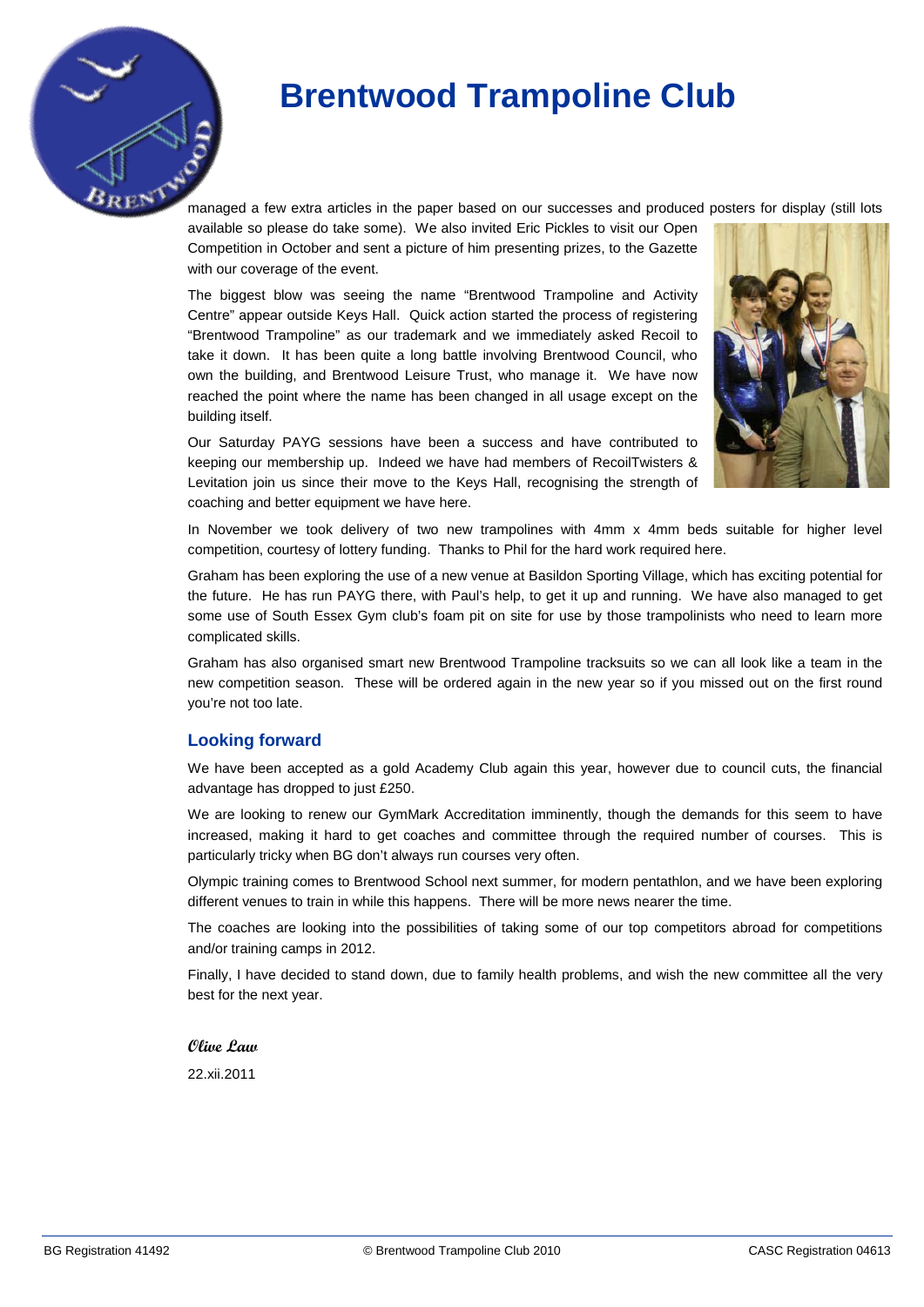**Treasurer's Report**

Accounts for the Club for the year show an excess of expenditure over income of £6,342. However we purchased two new beds which totalled £4,352 which would explain a large part of the deficit. We will still need to monitor the clubs income and expenses closely and look at the fee structure and if necessary make amendments.

The Club has again secured Jack Petchey funding of £2,300 and Academy funding of £700 during the financial year. This money is held in a reserve account, the Jack Petchey money can only be used to fund items suggested by the children who receive the awards. The Academy money is used to fund Gala expenses.

We again hosted two major competitions this year, a grading in May and our Open in October. Both were run to a high standard, the Open was another huge success with good feedback from other clubs and competitors. As the open competition was held later than normal the accounts do not reflect the profit from this which we estimate to be approx £600 (still awaiting bill from Courage Hall). Although this is lower than the previous year we have to bear in mind that we had 51 of our own entries for which we bore the entry fee when the new club fees were structured.

The accounts have been audited and found to be in order.

Copies are available and if you have any questions please do not hesitate to ask.

#### **Tracy Osman,**

Treasurer, 25th November 2011

#### **Coaching Report**

This last year has seen the emergence of our up-and-coming gymnasts since the retirement of our senior National competitors, plus the development of a new batch of assistant coaches who are now firmly timetabled into the clubs coaching structure. However, until we begin to see the return of our coaches who are now midway through university careers, we will continue to struggle to maintain the numbers that will give us the flexibility we need to deliver the service that continues to cement the reputation the club has built over many years.

Lauren has decided that with pressures from studying and exams, it is time to take time out. We thank her for her services and hope she will return in the future but in the meantime offer some support in terms of cover coach when required. However with some of our adult members showing an interest, we are now able to maintain at least the same service we have enjoyed over the last year.

At National level we have had a continued success. Chrissie, Susanna and Josh have flown the flag throughout the year which culminated in Susanna and Josh becoming the Age group Champions at National C. Chrissie, who has undoubtedly climbed strongly up the success ladder, secured the bronze medal in a very large and competitive group.

At regional level, which is the competition launching point, yet again we have dominated in terms of quality results, seeing our youngsters not only occupying podium places but advancing towards national competitive honours with several ready to join our existing members next season. Lucy, Kensie, and Lauren having already secured their places at National C, with Faith, Georgie, Joe, Jon & Maddie hopefully ready to join them during the New Year. A new batch of ascending youngsters is already showing signs of hitting the targets ready to move towards Regional D, the launch pad level into the National Program.